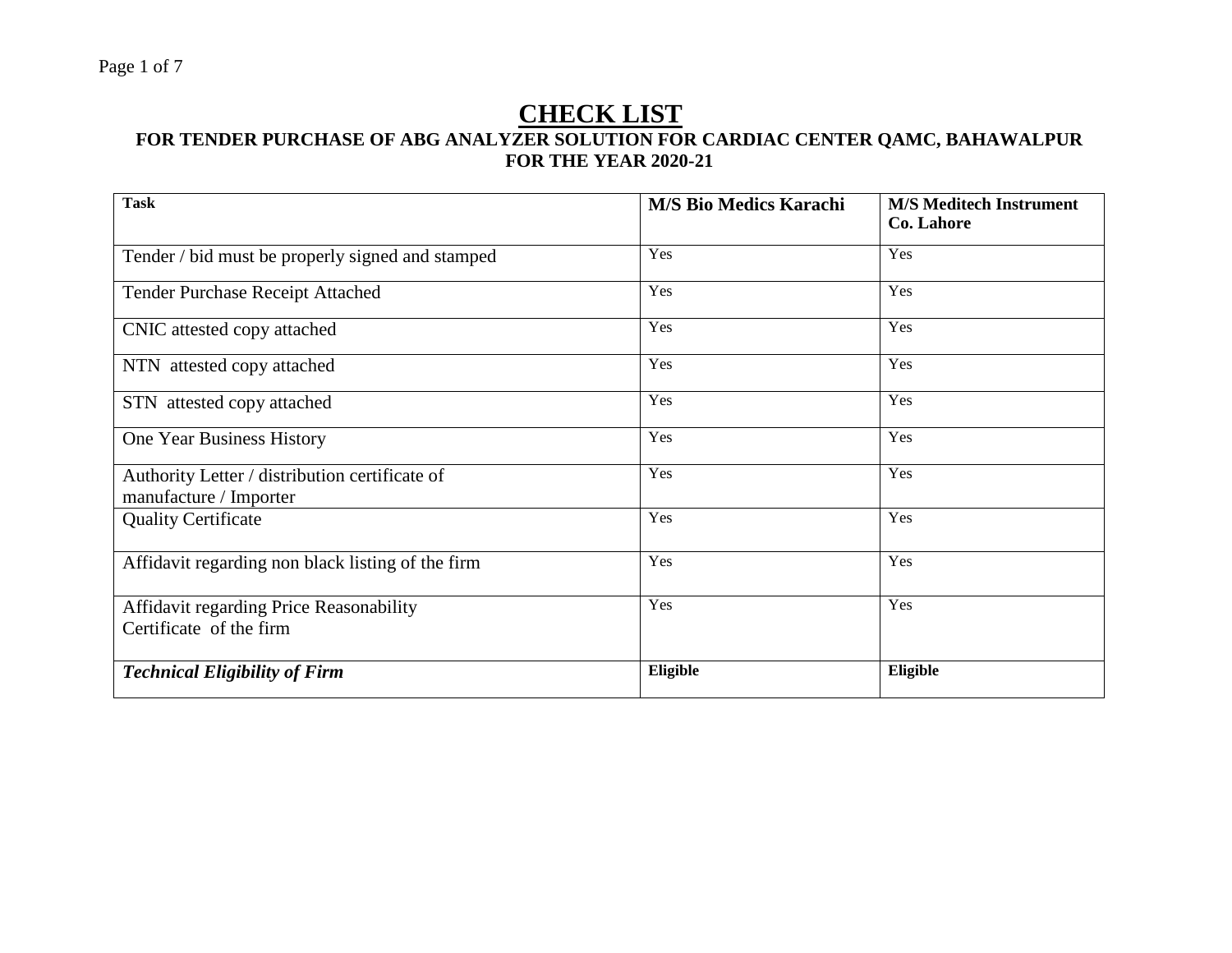### **TECHNICAL COMPERATIVE STATEMENT PURCHASE OF ABG ANALYZER SOLUTION FOR CARDIAC CENTER QAMC, BAHAWALPUR FOR THE YEAR 2020-2021**

1. CAL Cartridge (For GASTATE-1830)

| Sr.<br>N <sub>0</sub> | <b>NAME OF FIRM</b>                | <b>Manufacture</b><br><b>Importer/Make/Made/Brand</b> | <b>Pack Size</b> | <b>Status of Sample /</b><br><b>Quality Certificate</b><br>(QC) | <b>Decision for TAC</b> |
|-----------------------|------------------------------------|-------------------------------------------------------|------------------|-----------------------------------------------------------------|-------------------------|
|                       | M/S Bio Medics Karachi             | Techno Medica Japan                                   | Each             | already in use                                                  | <b>Responsive</b>       |
|                       | M/S Meditech Instrument Co. Lahore | Medica USA                                            | 720ml            | Not as per specification                                        | Non Responsive          |

48

| Sr.<br>N <sub>0</sub> | <b>NAME OF FIRM</b>    | <b>Manufacture</b><br><b>Importer/Make/Made/Brand</b> | <b>Pack Size</b> | <b>Status of Sample</b><br><b>Quality Certificate</b><br>(OC) | <b>Decision for TAC</b> |
|-----------------------|------------------------|-------------------------------------------------------|------------------|---------------------------------------------------------------|-------------------------|
|                       | M/S Bio Medics Karachi | Techno Medica Japan                                   | 500ml            | already in use                                                | <b>Responsive</b>       |

3. Pump Tube Set (3pcs/bag) 10

| Sr.            | <b>NAME OF FIRM</b>    | <b>Manufacture</b>              | <b>Pack Size</b> | <b>Status of Sample</b>    | <b>Decision for TAC</b> |
|----------------|------------------------|---------------------------------|------------------|----------------------------|-------------------------|
| N <sub>0</sub> |                        | <b>Importer/Make/Made/Brand</b> |                  | <b>Quality Certificate</b> |                         |
|                |                        |                                 |                  | (OC)                       |                         |
|                | M/S Bio Medics Karachi | Techno Medica Japan             | Each 03 Pcs.     | already in use             | <b>Responsive</b>       |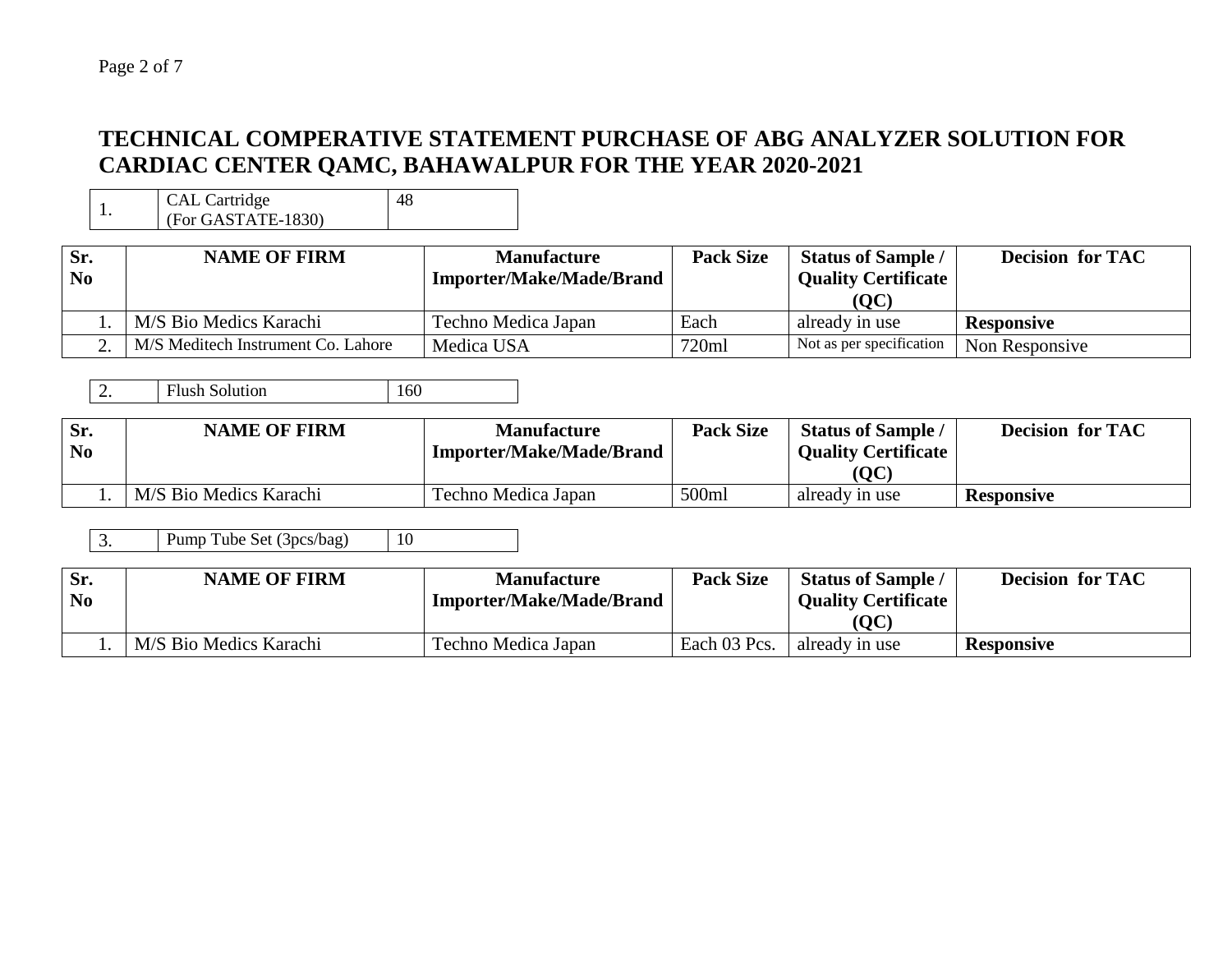| 4.                                        | Sample Port<br>06                                |                                                       |                  |                                                                 |                         |
|-------------------------------------------|--------------------------------------------------|-------------------------------------------------------|------------------|-----------------------------------------------------------------|-------------------------|
| Sr.<br>N <sub>0</sub>                     | <b>NAME OF FIRM</b>                              | <b>Manufacture</b><br><b>Importer/Make/Made/Brand</b> | <b>Pack Size</b> | <b>Status of Sample /</b><br><b>Quality Certificate</b><br>(QC) | <b>Decision for TAC</b> |
| 1.                                        | M/S Bio Medics Karachi                           | Techno Medica Japan                                   | Each             | already in use                                                  | <b>Responsive</b>       |
| 5.                                        | <b>Ref Refill Solution</b><br>10                 |                                                       |                  |                                                                 |                         |
| Sr.<br>N <sub>0</sub>                     | <b>NAME OF FIRM</b>                              | <b>Manufacture</b><br><b>Importer/Make/Made/Brand</b> | <b>Pack Size</b> | <b>Status of Sample /</b><br><b>Quality Certificate</b><br>(QC) | <b>Decision for TAC</b> |
| 1.                                        | M/S Bio Medics Karachi                           | Techno Medica Japan                                   | Each 03 vial     | already in use                                                  | <b>Responsive</b>       |
|                                           |                                                  |                                                       |                  |                                                                 |                         |
| 6.                                        | Tubing Kit ATE-1830<br>12<br><b>NAME OF FIRM</b> | <b>Manufacture</b>                                    | <b>Pack Size</b> |                                                                 | <b>Decision for TAC</b> |
|                                           |                                                  | <b>Importer/Make/Made/Brand</b>                       |                  | <b>Status of Sample /</b><br><b>Quality Certificate</b>         |                         |
| 1.                                        | M/S Bio Medics Karachi                           | Techno Medica Japan                                   | Each 13 Pcs.     | (QC)<br>already in use                                          | <b>Responsive</b>       |
| Sr.<br>N <sub>0</sub><br>$\overline{2}$ . | M/S Meditech Instrument Co. Lahore               | Medica USA                                            | Each             | Not as per specification                                        | Non Responsive          |
| 7.                                        | 10<br>Sample Tube                                |                                                       |                  |                                                                 |                         |
| Sr.<br>N <sub>0</sub>                     | <b>NAME OF FIRM</b>                              | <b>Manufacture</b><br><b>Importer/Make/Made/Brand</b> | <b>Pack Size</b> | <b>Status of Sample /</b><br><b>Quality Certificate</b><br>(QC) | <b>Decision for TAC</b> |

Bag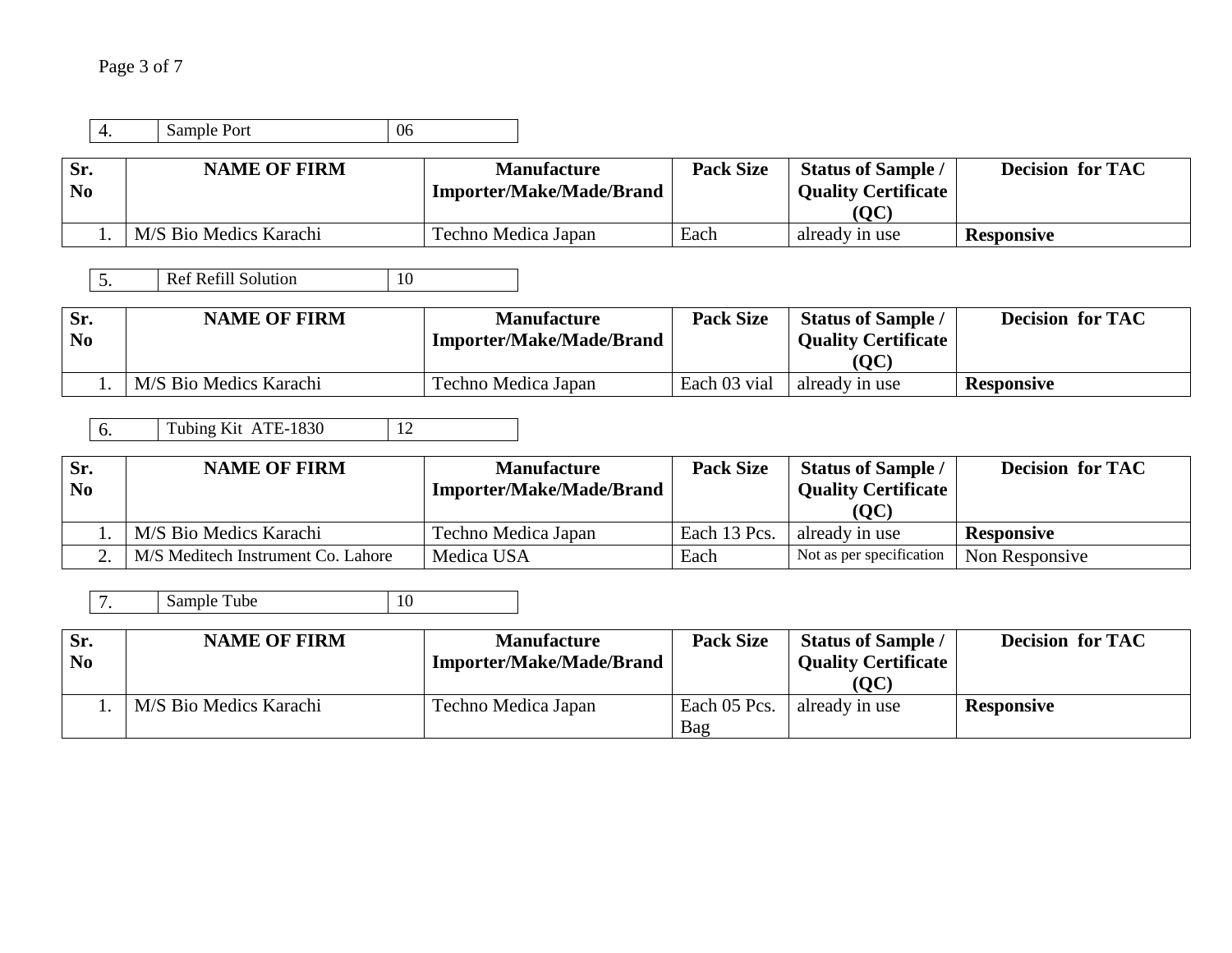## Page 4 of 7

| о.                    | pH Electrode           | 06                                                    |                  |                                                                 |                         |
|-----------------------|------------------------|-------------------------------------------------------|------------------|-----------------------------------------------------------------|-------------------------|
| Sr.<br>N <sub>0</sub> | <b>NAME OF FIRM</b>    | <b>Manufacture</b><br><b>Importer/Make/Made/Brand</b> | <b>Pack Size</b> | <b>Status of Sample /</b><br><b>Quality Certificate</b><br>(QC) | <b>Decision for TAC</b> |
|                       | M/S Bio Medics Karachi | Techno Medica Japan                                   | Each             | already in use                                                  | <b>Responsive</b>       |

9. Ref Electrode 06

| Sr.<br>N <sub>0</sub> | <b>NAME OF FIRM</b>                | <b>Manufacture</b><br><b>Importer/Make/Made/Brand</b> | <b>Pack Size</b> | <b>Status of Sample /</b><br><b>Quality Certificate</b><br>(QC) | <b>Decision for TAC</b> |
|-----------------------|------------------------------------|-------------------------------------------------------|------------------|-----------------------------------------------------------------|-------------------------|
|                       | M/S Bio Medics Karachi             | Techno Medica Japan                                   | Each             | already in use                                                  | <b>Responsive</b>       |
|                       | M/S Meditech Instrument Co. Lahore | Medica USA                                            | Each             | Not as per specification                                        | Non Responsive          |

10. pO2 Electrode 06

| Sr.            | <b>NAME OF FIRM</b>                | <b>Manufacture</b>              | <b>Pack Size</b> | <b>Status of Sample /</b>  | <b>Decision for TAC</b> |
|----------------|------------------------------------|---------------------------------|------------------|----------------------------|-------------------------|
| $\mathbf{N_0}$ |                                    | <b>Importer/Make/Made/Brand</b> |                  | <b>Quality Certificate</b> |                         |
|                |                                    |                                 |                  | (QC)                       |                         |
|                | M/S Bio Medics Karachi             | Techno Medica Japan             | Each             | already in use             | <b>Responsive</b>       |
|                | M/S Meditech Instrument Co. Lahore | Medica USA                      | Each             | Not as per specification   | Non Responsive          |

11. pCo2 Electrode 06

| Sr.            | <b>NAME OF FIRM</b>                | <b>Manufacture</b>              | <b>Pack Size</b> | <b>Status of Sample /</b>  | <b>Decision for TAC</b> |
|----------------|------------------------------------|---------------------------------|------------------|----------------------------|-------------------------|
| N <sub>0</sub> |                                    | <b>Importer/Make/Made/Brand</b> |                  | <b>Quality Certificate</b> |                         |
|                |                                    |                                 |                  | (QC)                       |                         |
|                | M/S Bio Medics Karachi             | Techno Medica Japan             | Each             | already in use             | <b>Responsive</b>       |
|                | M/S Meditech Instrument Co. Lahore | Medica USA                      | Each             | Not as per specification   | Non Responsive          |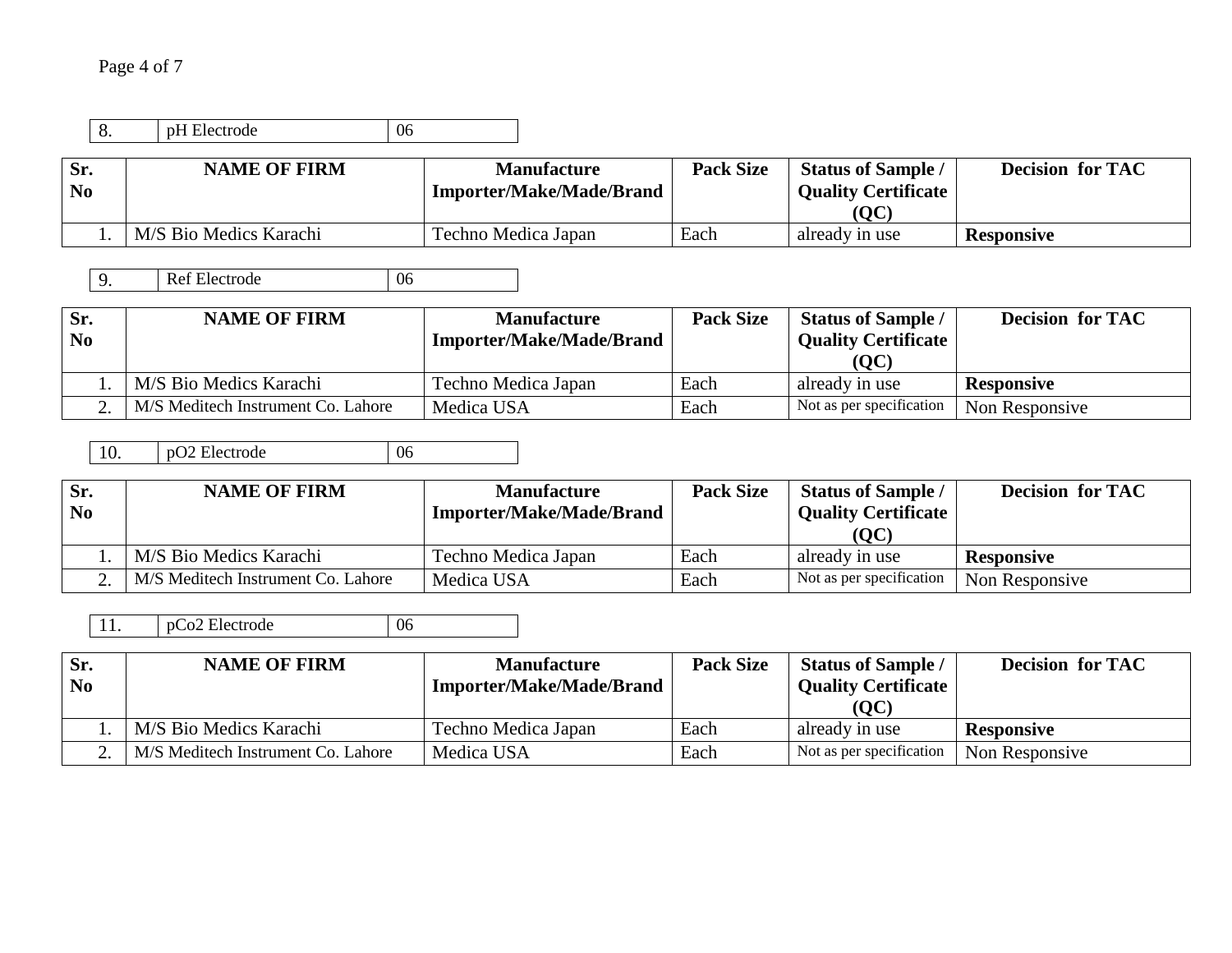| N<br>Electrode | ◡<br><b>.</b> |
|----------------|---------------|

| Sr.<br>N <sub>0</sub> | <b>NAME OF FIRM</b>                | <b>Manufacture</b><br><b>Importer/Make/Made/Brand</b> | <b>Pack Size</b> | <b>Status of Sample /</b><br><b>Quality Certificate</b><br>(QC) | <b>Decision for TAC</b> |
|-----------------------|------------------------------------|-------------------------------------------------------|------------------|-----------------------------------------------------------------|-------------------------|
|                       | M/S Bio Medics Karachi             | Techno Medica Japan                                   | Each             | already in use                                                  | <b>Responsive</b>       |
|                       | M/S Meditech Instrument Co. Lahore | Medica USA                                            | Each             | Not as per specification                                        | Non Responsive          |

13. K Electrode 10

| Sr.<br>N <sub>0</sub> | <b>NAME OF FIRM</b>                | <b>Manufacture</b><br><b>Importer/Make/Made/Brand</b> | <b>Pack Size</b> | <b>Status of Sample /</b><br><b>Quality Certificate</b><br>(QC) | <b>Decision for TAC</b> |
|-----------------------|------------------------------------|-------------------------------------------------------|------------------|-----------------------------------------------------------------|-------------------------|
|                       | M/S Bio Medics Karachi             | Techno Medica Japan                                   | Each             | already in use                                                  | <b>Responsive</b>       |
|                       | M/S Meditech Instrument Co. Lahore | Medica USA                                            | Each             | Not as per specification                                        | Non Responsive          |

14. Cl Electrode 08

| Sr.<br>N <sub>0</sub> | <b>NAME OF FIRM</b>                | <b>Manufacture</b><br><b>Importer/Make/Made/Brand</b> | <b>Pack Size</b> | <b>Status of Sample /</b><br><b>Quality Certificate</b> | <b>Decision for TAC</b> |
|-----------------------|------------------------------------|-------------------------------------------------------|------------------|---------------------------------------------------------|-------------------------|
|                       | M/S Bio Medics Karachi             | Techno Medica Japan                                   | Each             | (OC)<br>already in use                                  | <b>Responsive</b>       |
|                       | M/S Meditech Instrument Co. Lahore | Medica USA                                            | Each             | Not as per specification                                | Non Responsive          |

15. Cal Electrode 08

| Sr.            | <b>NAME OF FIRM</b>                | <b>Manufacture</b>              | <b>Pack Size</b> | <b>Status of Sample /</b>  | <b>Decision for TAC</b> |
|----------------|------------------------------------|---------------------------------|------------------|----------------------------|-------------------------|
| N <sub>0</sub> |                                    | <b>Importer/Make/Made/Brand</b> |                  | <b>Quality Certificate</b> |                         |
|                |                                    |                                 |                  | (QC)                       |                         |
|                | M/S Bio Medics Karachi             | Techno Medica Japan             | Each             | already in use             | <b>Responsive</b>       |
|                | M/S Meditech Instrument Co. Lahore | Medica USA                      | Each             | Not as per specification   | Non Responsive          |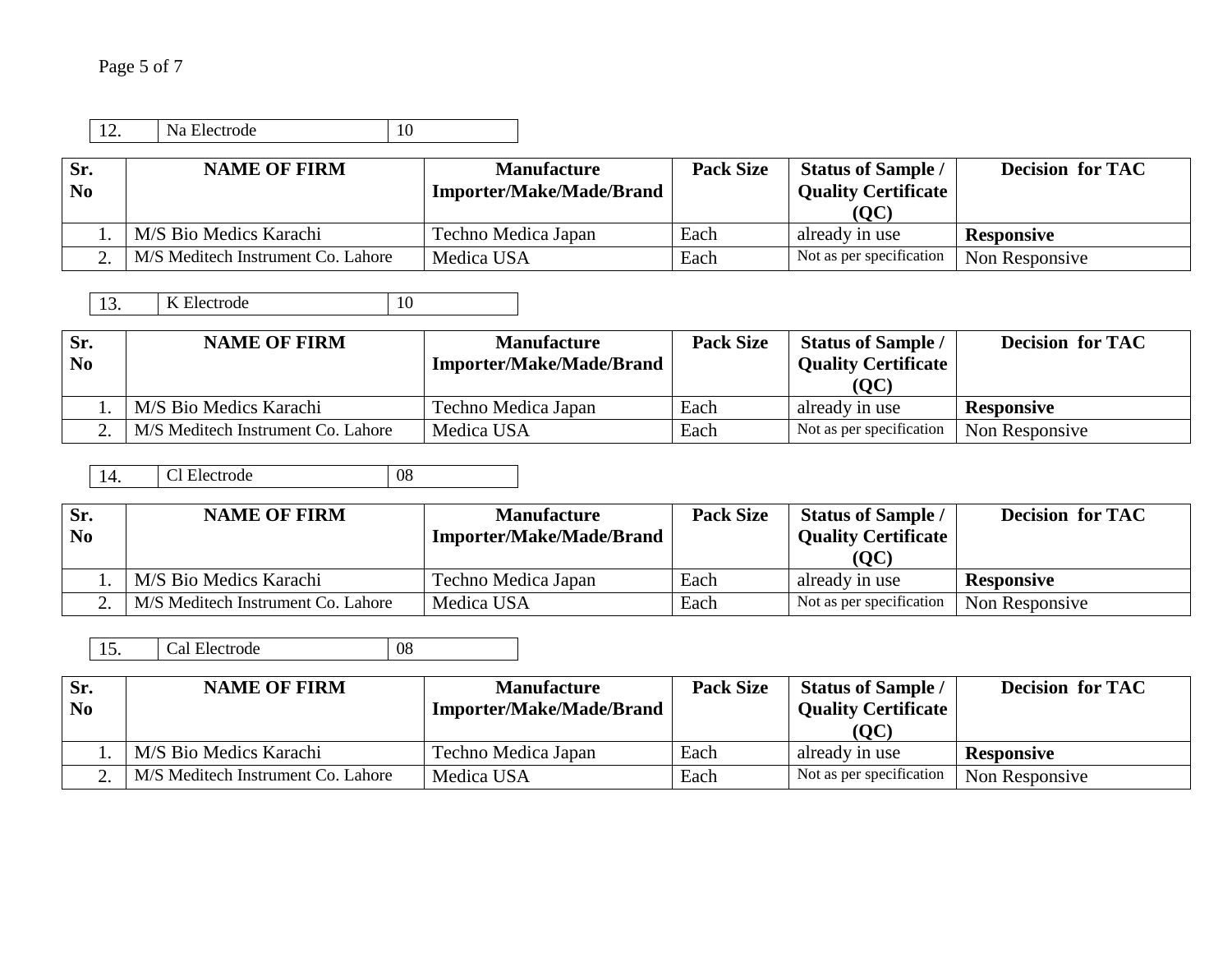# Page 6 of 7

| Electrode<br> | ັ |
|---------------|---|

| Sr.<br>N <sub>0</sub> | <b>NAME OF FIRM</b>    | <b>Manufacture</b><br><b>Importer/Make/Made/Brand</b> | <b>Pack Size</b> | <b>Status of Sample</b><br><b>Quality Certificate</b> | <b>Decision for TAC</b> |
|-----------------------|------------------------|-------------------------------------------------------|------------------|-------------------------------------------------------|-------------------------|
|                       |                        |                                                       |                  | (OC)                                                  |                         |
|                       | M/S Bio Medics Karachi | Techno Medica Japan                                   | Each             | already in use                                        | <b>Responsive</b>       |

17. Glac Electrode 06

| Sr.            | <b>NAME OF FIRM</b>    | <b>Manufacture</b>       | <b>Pack Size</b> | <b>Status of Sample</b>    | <b>Decision for TAC</b> |
|----------------|------------------------|--------------------------|------------------|----------------------------|-------------------------|
| N <sub>0</sub> |                        | Importer/Make/Made/Brand |                  | <b>Quality Certificate</b> |                         |
|                |                        |                          |                  | OC                         |                         |
|                | M/S Bio Medics Karachi | Techno Medica Japan      | Each             | Eligible                   | <b>Responsive</b>       |

| Lac Electrode<br>$\vert$ 18. | 06 |
|------------------------------|----|
|------------------------------|----|

| Sr.            | <b>NAME OF FIRM</b>    | <b>Manufacture</b>              | <b>Pack Size</b> | <b>Status of Sample</b>    | <b>Decision for TAC</b> |
|----------------|------------------------|---------------------------------|------------------|----------------------------|-------------------------|
| N <sub>0</sub> |                        | <b>Importer/Make/Made/Brand</b> |                  | <b>Quality Certificate</b> |                         |
|                |                        |                                 |                  | OC                         |                         |
|                | M/S Bio Medics Karachi | Techno Medica Japan             | Each             | already in use             | <b>Responsive</b>       |

| <b>TH/HCT Electrode</b><br>10 |
|-------------------------------|
|-------------------------------|

| Sr.            | <b>NAME OF FIRM</b>    | <b>Manufacture</b>              | <b>Pack Size</b> | <b>Status of Sample</b>    | <b>Decision for TAC</b> |
|----------------|------------------------|---------------------------------|------------------|----------------------------|-------------------------|
| N <sub>0</sub> |                        | <b>Importer/Make/Made/Brand</b> |                  | <b>Ouality Certificate</b> |                         |
|                |                        |                                 |                  | ( <b>OC</b> )              |                         |
|                | M/S Bio Medics Karachi | Techno Medica Japan             | Each             | already in use             | <b>Responsive</b>       |